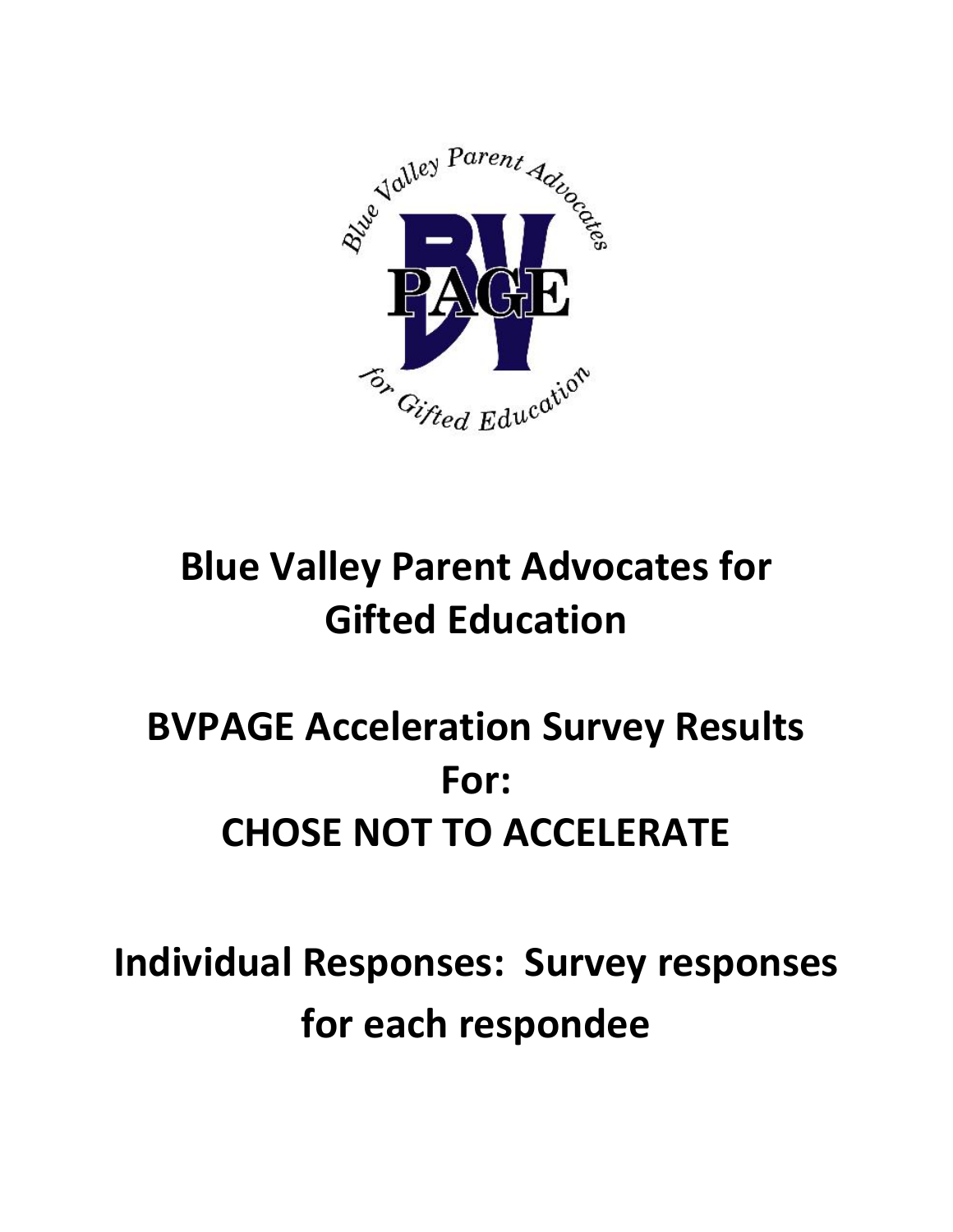# **Contents**

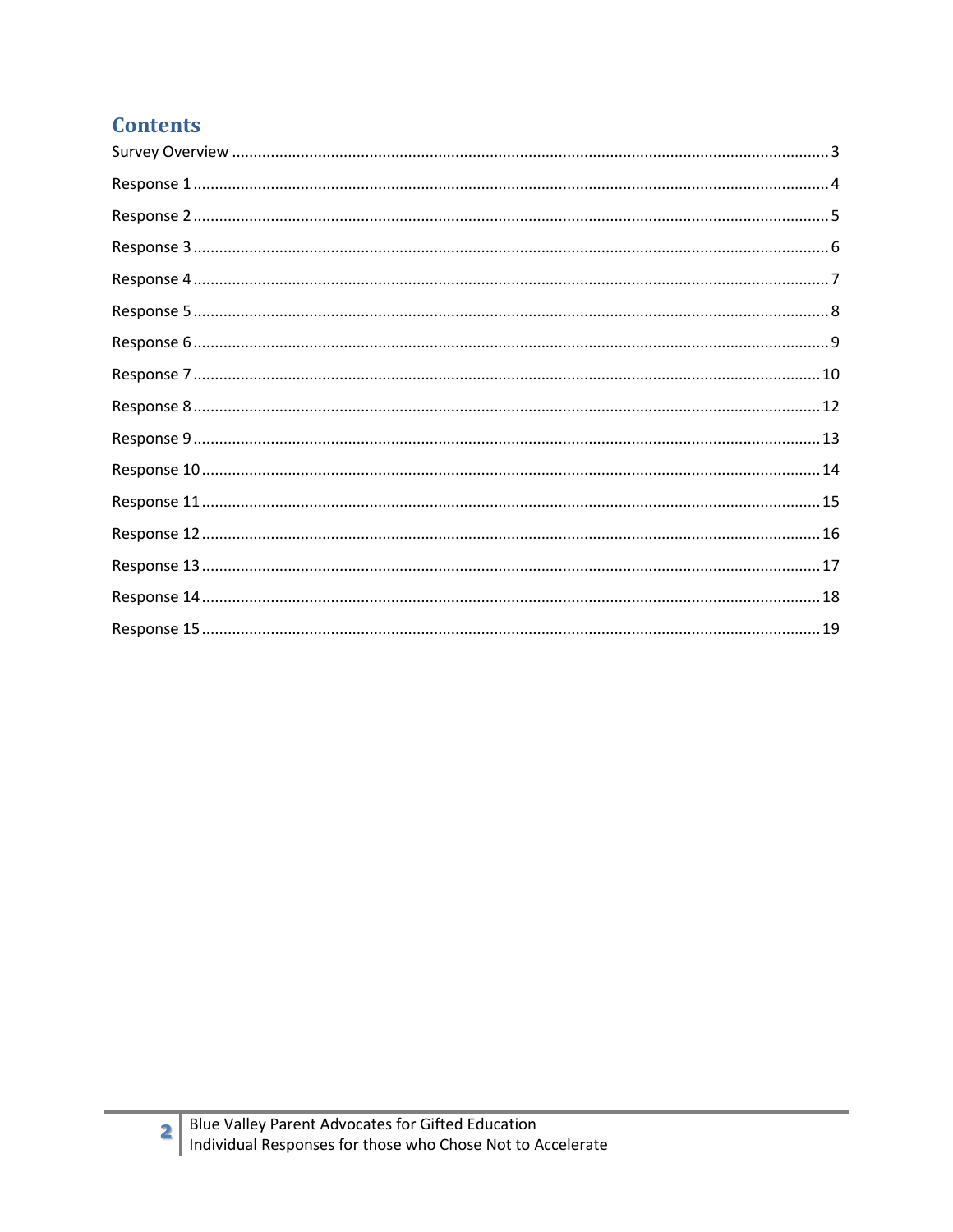## <span id="page-2-0"></span>**Survey Overview**

This survey was created and conducted by the Blue Valley Parent Advocates for Gifted Education (BVPAGE). We are a parent support group in the Blue Valley school district in Johnson County Kansas. The Survey was conducted from July 2016 through January 1, 2017.

The survey was open to anyone in any geography but the majority of respondents seem to be from our Blue Valley school district. We do know of several other districts who have parents/students that also completed the survey(s).

Any questions or permission to use the survey data may directed to [WWW.BVPAGE.ORG](http://www.bvpage.org/) using the *Contact the President* link.

The following information appeared before the survey questions and describes our intent to gather information, experiences, considerations, advantages, and disadvantages of whole grade or single subject acceleration.

#### **Choose Not to Accelerate**

Survey for students or parents who Chose Not to Accelerate

This survey is being conducted to gather information to assist families who are considering acceleration (either to skip a whole grade or to skip a single subject only). We believe parents and students need information from multiple sources on acceleration so they can make an informed decision. We are looking for those who did not accelerate when given the option so we can pass your experiences and opinions on to others who are offered acceleration as an option. We thank you for your insight and time.

These survey questions are for those who chose not to accelerate either in an individual subject or a whole grade. These questions may be filled out by either the student or the parent/quardian. We are looking for all age ranges, school buildings, and school districts.

Please fill out the survey as a PARENT/GUARDIAN if you are filling out the survey to provide your opinions on your child's acceleration. Please fill out the survey as a STUDENT, if you are the student who did not accelerate, if you are an adult and you were not accelerated based on a decision made for you as a student, or if you are filling out the survey for a younger child and they are providing the answers.

This report contains the individual survey responses for those who chose not to accelerate.

**3**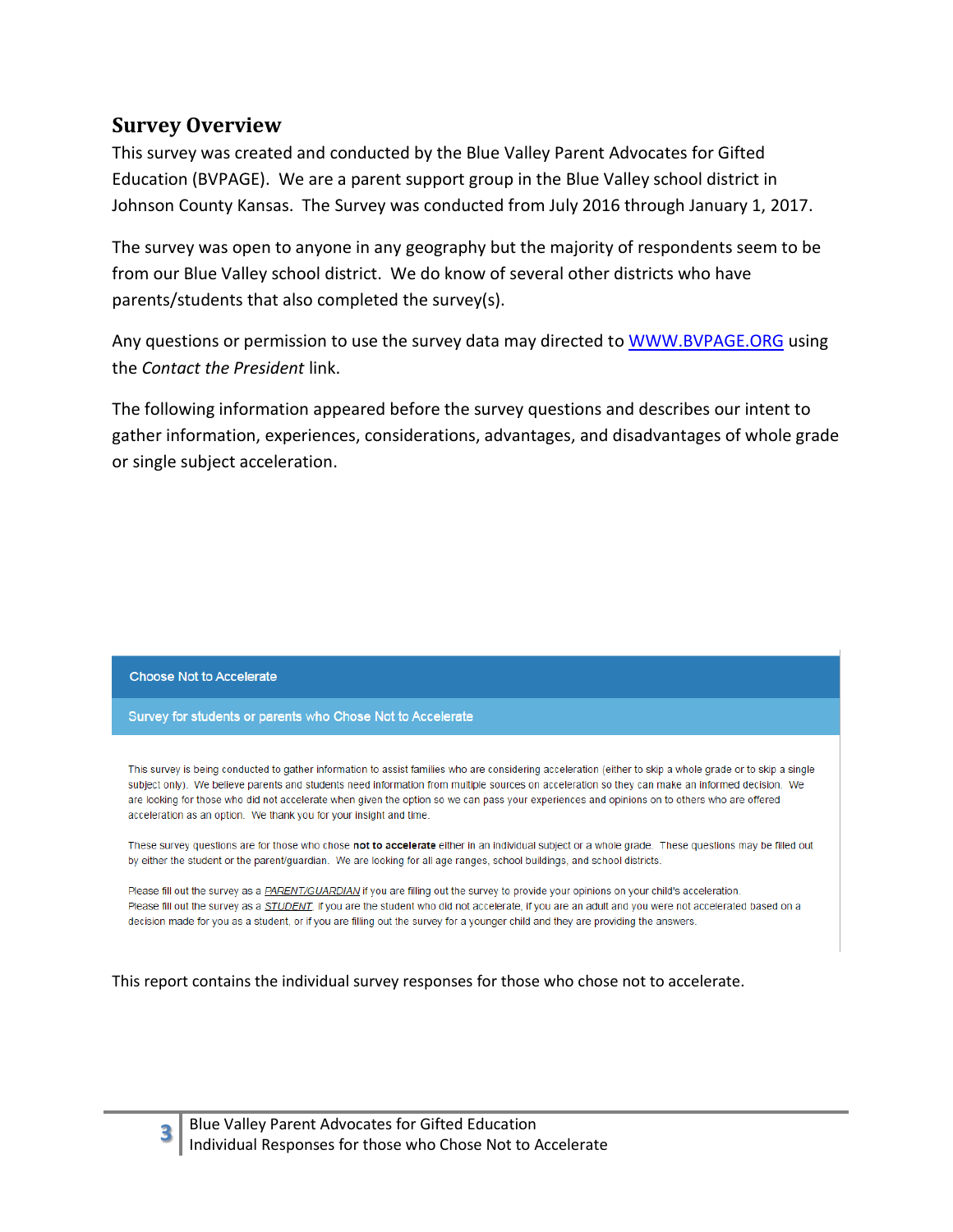## <span id="page-3-0"></span>**COMPLETE**

- **Collector:** Web Link 1 (Web Link)
- **Started:** Saturday, July 23, 2016 3:34:06 PM
- **Last Modified:** Saturday, July 23, 2016 3:39:17 PM
- **Time Spent:** 00:05:11 **PAGE 1: Survey for students or parents who Chose Not to Accelerate**

**Q1: I am a:**

- Parent/Guardian **Q2: What is your/the student's gender?**
- Female **Q3: What is your/the student's current age?**

10

**Q4: What type of acceleration was offered to you/your child?**

- Single subject: Math **Q5: At what age and/or grade was the student offered acceleration as an option?**
- **Age:**10
- **Grade:**skip 5th and go directly to 6th **Q6: Regarding acceleration,**
- **What advantages did you consider?**aggressive challenges
- **What disadvantages did you consider?**social -- no friends in class **Q7: What other factors did you consider regarding acceleration?**

She didn't need the extra challenge. I had to work with her to do multiplication table drills. Didn't want her to lose confidence in math, wanted a solid foundation.

**Q8: Is there any additional information you would have liked before making your decision?**

It would be great if I could read quotes from kids who had skipped 5th grade math to discuss their experience. Any regrets? What was good?

**Q9: Looking at your past decision not to accelerate, do you still think it was the best decision? Do you have any regrets?**

Yes, although I haven't actually experienced the skipping/not skipping yet. While it would be great for her to get ahead, she's overall fragile in her confidence. She may not speak up if she was unhappy. **Q10: Is there any other information you wish to provide regarding your decision not to accelerate?**

I wish I had a handout to read and share with my spouse about it and kids' experience. Why did they do it? Was it extremely difficult?

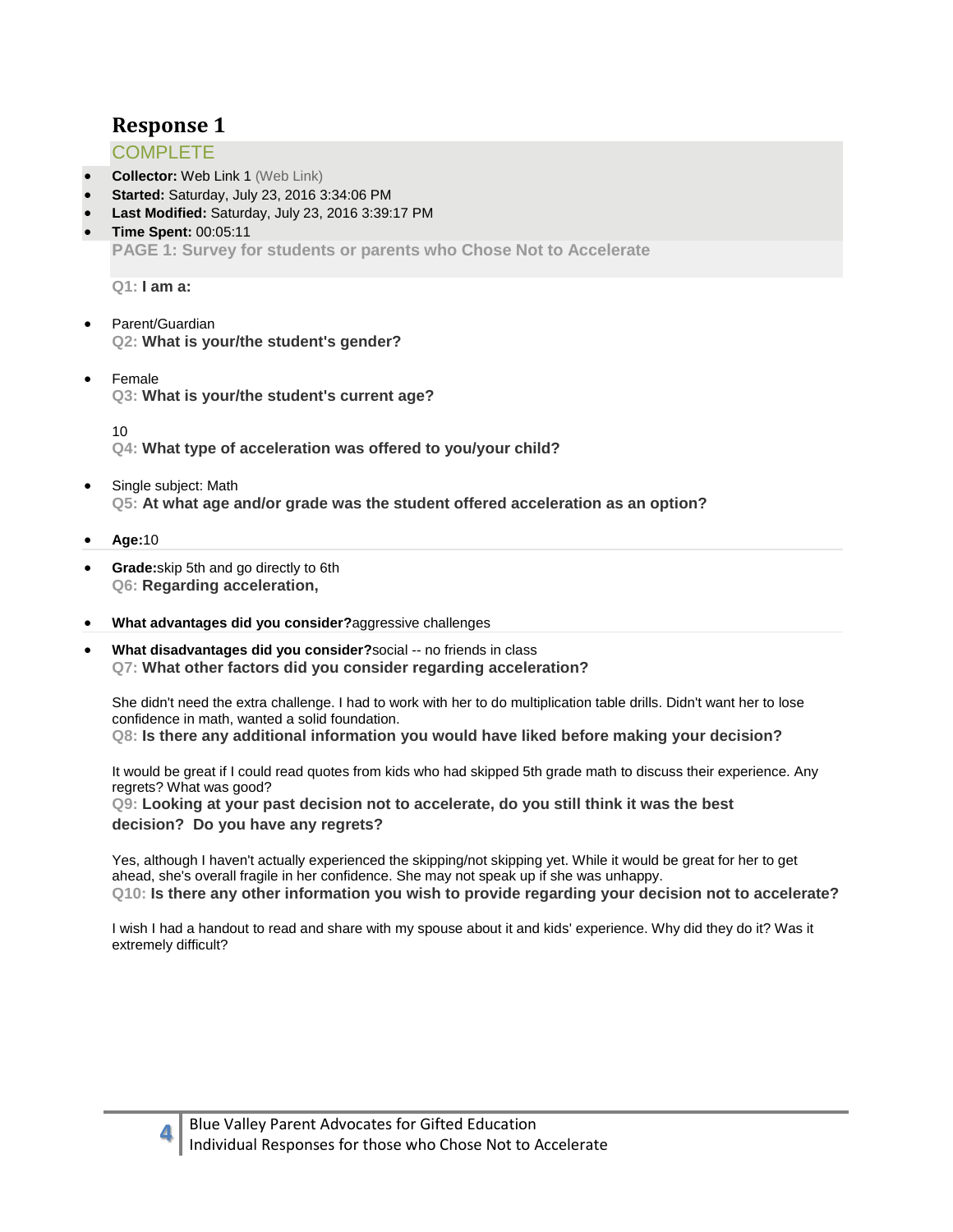## <span id="page-4-0"></span>**COMPLETE**

- **Collector:** Web Link 1 (Web Link)
- **Started:** Monday, July 25, 2016 12:03:00 AM
- **Last Modified:** Monday, July 25, 2016 12:12:20 AM
- **Time Spent:** 00:09:19 **PAGE 1: Survey for students or parents who Chose Not to Accelerate**

**Q1: I am a:**

- Parent/Guardian **Q2: What is your/the student's gender?**
- Female **Q3: What is your/the student's current age?**

14

**Q4: What type of acceleration was offered to you/your child?**

- Single subject: Math **Q5: At what age and/or grade was the student offered acceleration as an option?**
- **Age:**13
- **Grade:**8th **Q6: Regarding acceleration,**

**5**

- **What advantages did you consider?**Meeting her academic needs
- **What disadvantages did you consider?**Skipping a year of curriculum namely Algebra **Q7: What other factors did you consider regarding acceleration?**

Testing out of a year's worth of Algebra would require preparation even for gifted youth. I feel like the current process sets the students up for failure.

**Q8: Is there any additional information you would have liked before making your decision?**

I would have appreciated knowing in the fall, so she could study needed material. She has the ability but to test out of a year's worth of Algebra without being taught formulas etc is not attainable. **Q9: Looking at your past decision not to accelerate, do you still think it was the best decision? Do you have any regrets?**

My regret is that the system isn't better geared toward meeting the kids' academic needs. **Q10: Is there any other information you wish to provide regarding your decision not to accelerate?**

I taught 8th grade math - regular and accelerated - in two nationally recognized school districts. The process bvsd uses only works for students who know they are going to take the test and, therefore, prepare for it. The district desperately needs a better process for meeting kids' academic needs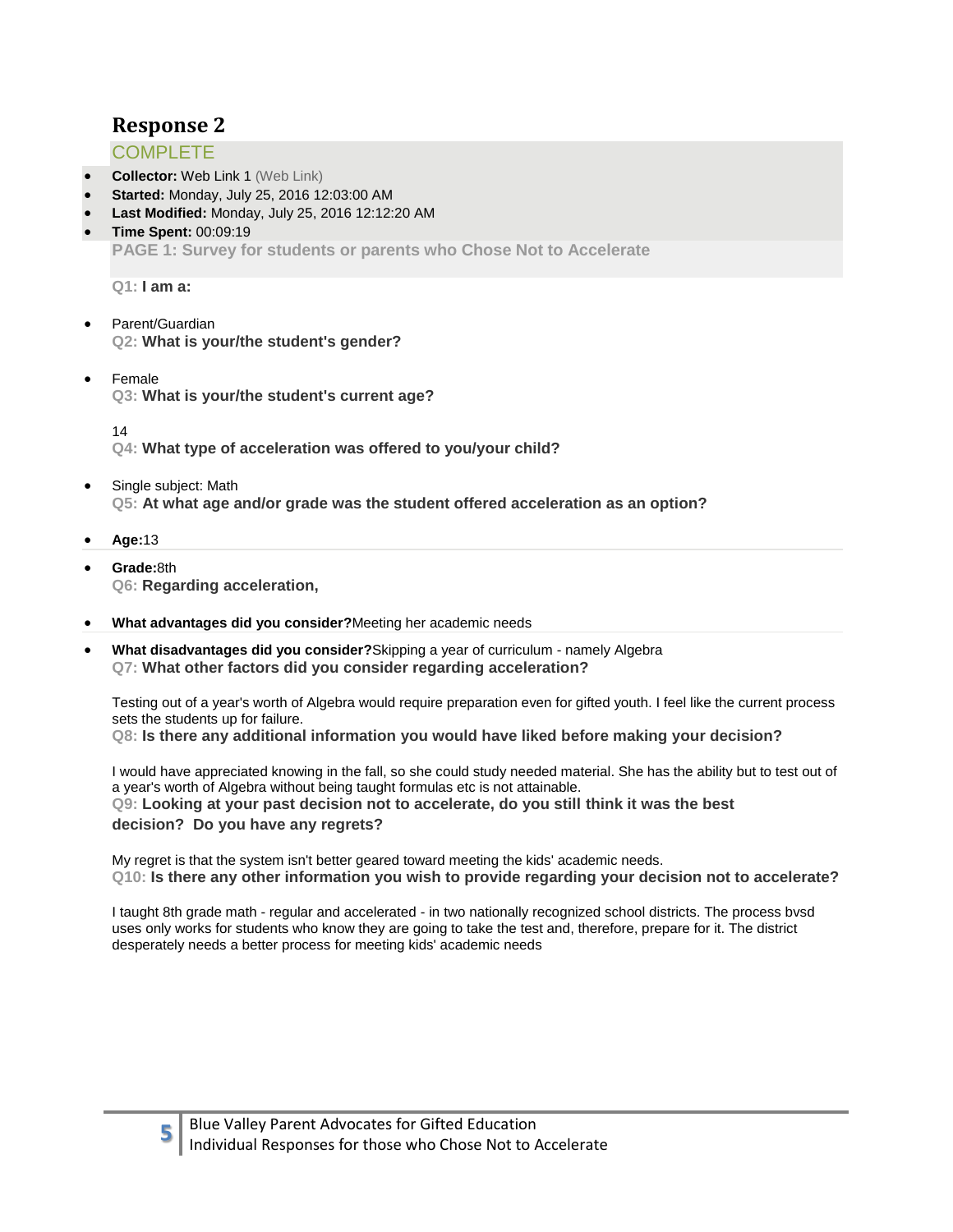## <span id="page-5-0"></span>**COMPLETE**

- **Collector:** Web Link 1 (Web Link)
- **Started:** Monday, July 25, 2016 9:11:45 AM
- **Last Modified:** Monday, July 25, 2016 9:20:21 AM
- **Time Spent:** 00:08:35 **PAGE 1: Survey for students or parents who Chose Not to Accelerate**

**Q1: I am a:**

- Parent/Guardian **Q2: What is your/the student's gender?**
- Male **Q3: What is your/the student's current age?**

17

**Q4: What type of acceleration was offered to you/your child?**

- Whole grade **Q5: At what age and/or grade was the student offered acceleration as an option?**
- **Age:**6
- **Grade:**Kindergarten **Q6: Regarding acceleration,**
- **What advantages did you consider?**Able to work on a higher level that he was ready for.
- **What disadvantages did you consider?**Whole grade didn't seem enough academically, but seemed okay socially. **Q7: What other factors did you consider regarding acceleration?**

Age beginning college. Leaving peers who he was attached too. **Q8: Is there any additional information you would have liked before making your decision?**

What we didn't know was that the teacher of the class he was accelerated to was highly opposed to acceleration and made it impossible for him to be successful in her class.

**Q9: Looking at your past decision not to accelerate, do you still think it was the best** 

**decision? Do you have any regrets?**

**6**

It was the best decision. We ended up moving to a more challenging school district that was able to meet most of his needs through their gifted program.

**Q10: Is there any other information you wish to provide regarding your decision not to accelerate?**

Everyone involved must be willing to support the decision. It is unfair to accelerate a child into a classroom where the teacher is set on sabotaging his/her efforts.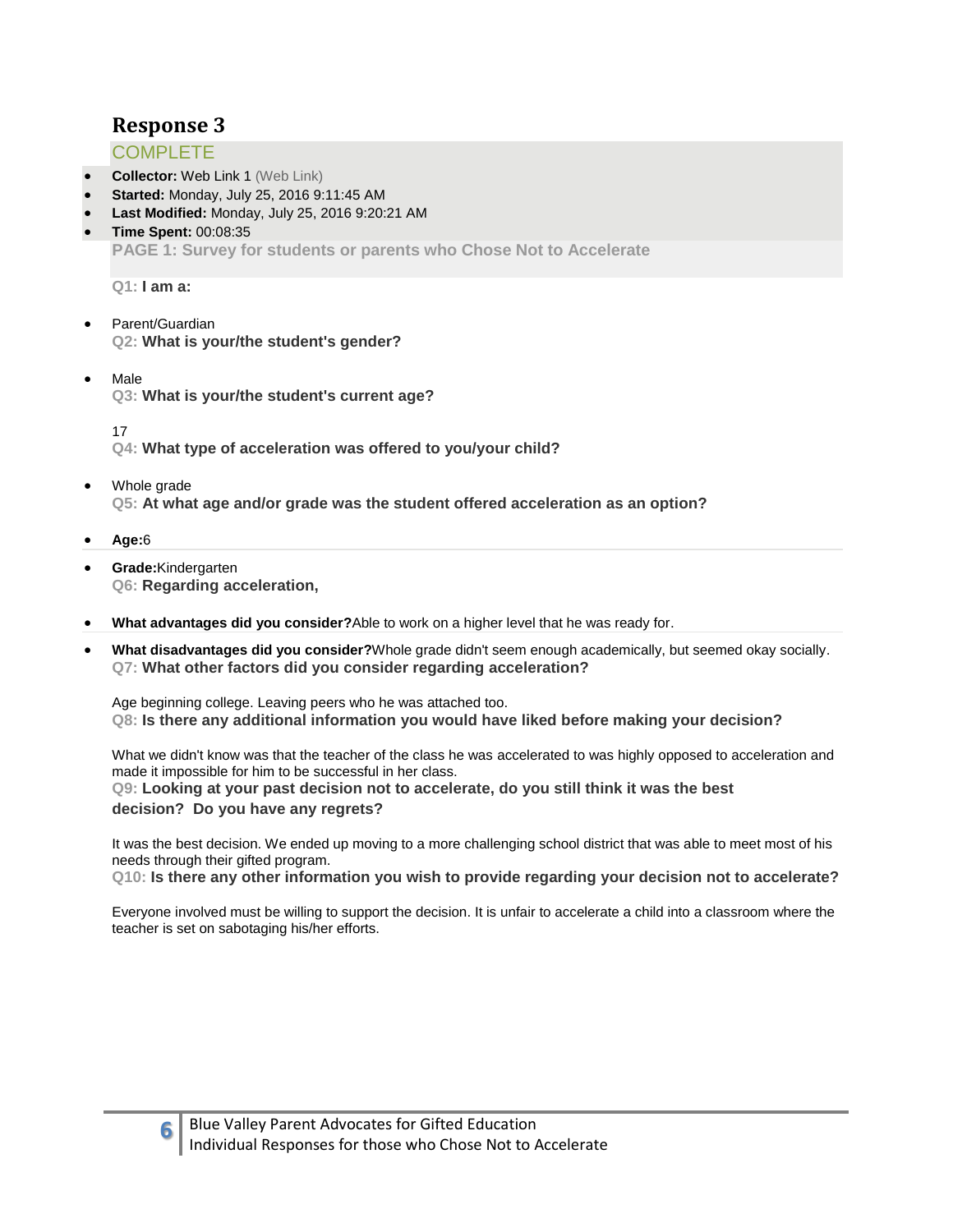## <span id="page-6-0"></span>**COMPLETE**

- **Collector:** Web Link 1 (Web Link)
- **Started:** Thursday, July 28, 2016 10:06:48 PM
- **Last Modified:** Thursday, July 28, 2016 10:21:53 PM
- **Time Spent:** 00:15:05 **PAGE 1: Survey for students or parents who Chose Not to Accelerate**

**Q1: I am a:**

- Parent/Guardian **Q2: What is your/the student's gender?**
- Male **Q3: What is your/the student's current age?**

11

**Q4: What type of acceleration was offered to you/your child?**

 Whole grade **Q5: At what age and/or grade was the student offered acceleration as an option?**

**Age:**5

- **Grade:**K **Q6: Regarding acceleration,**
- **What advantages did you consider?**It would put him with more advanced peers, but moving to 1st grade and skipping K would not have been enough to get him with academic peers.
- **What disadvantages did you consider?**He was/is socially lacking and not at the same level as some of the K peers (some were almost a year older which made it hard to - he is April and there were several May/June/July that were held back a year before starting K). I did not want him that young in high school and did not believe that the social obstacles would be better than the academic obstacles.

**Q7: What other factors did you consider regarding acceleration?**

*Respondent skipped this question*

#### **Q8: Is there any additional information you would have liked before making your decision?**

I wished I would have known how difficult the school would be about getting accelerated or more focused academics for him. The school now refuses subject acceleration or even accomidations to keep him challenged. The gifted program, once we finally got past all the loopholes, has only provided a pull out which has done nothing academically for him, but has helped his emotional and sensory overload in the regular classroom.

# **Q9: Looking at your past decision not to accelerate, do you still think it was the best**

#### **decision? Do you have any regrets?**

In the long term, yes, I still think it is best due to how young he would be in comparison to his classmates. But as I see him grow and we work through dealing with the social, I suspect he would be fine in high school being younger because he is strong and solid as long as we can stay on top of the bullying and treatment due to being different than the "normal". Teaching him to embrace his differences and yet be aware of them is something to strive for and may have changed our decision knowing it now.

**Q10: Is there any other information you wish to provide regarding your decision not to accelerate?**

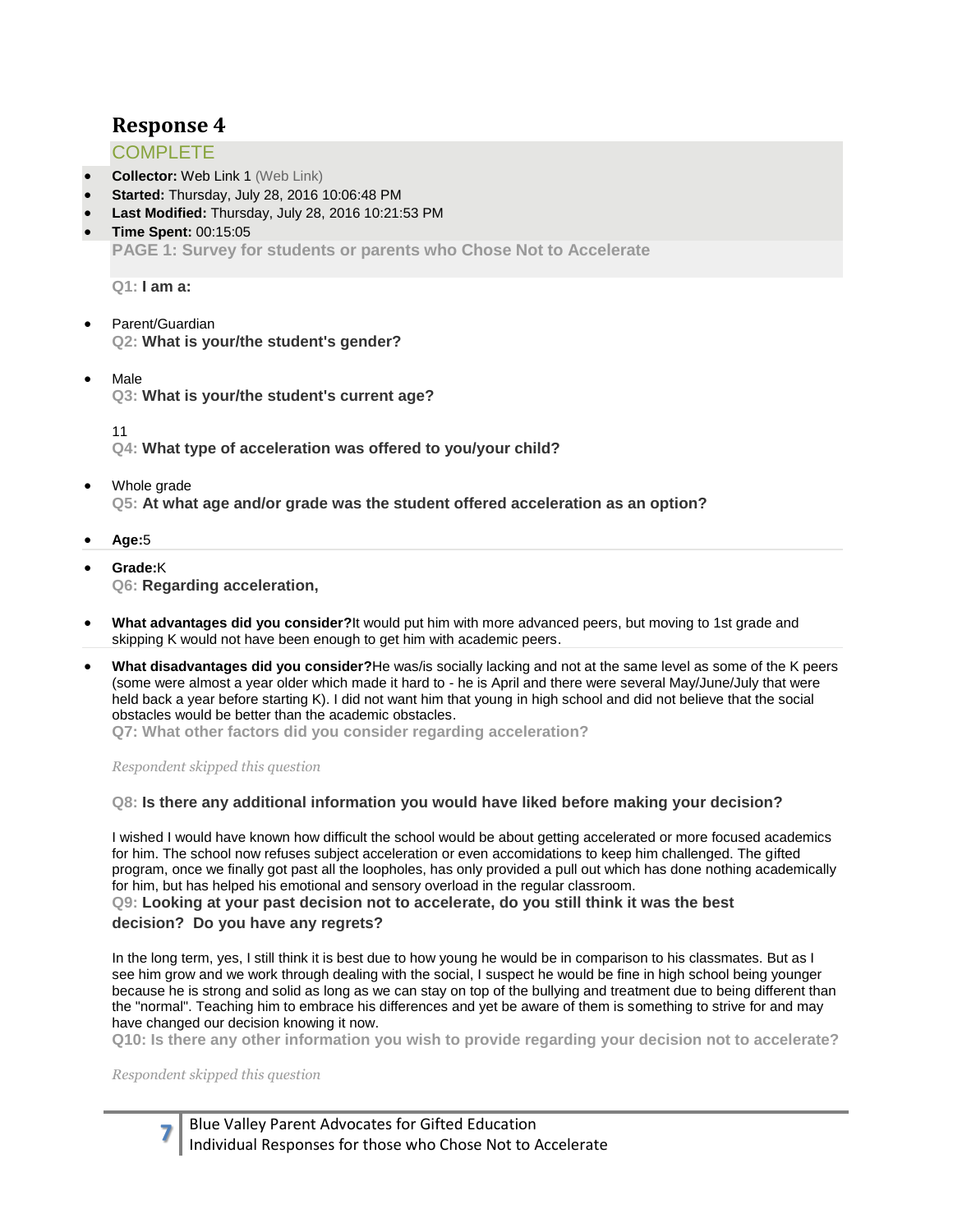## <span id="page-7-0"></span>**COMPLETE**

- **Collector:** Web Link 1 (Web Link)
- **Started:** Monday, August 15, 2016 8:48:24 AM
- **Last Modified:** Monday, August 15, 2016 9:05:52 AM
- **Time Spent:** 00:17:27 **PAGE 1: Survey for students or parents who Chose Not to Accelerate**

**Q1: I am a:**

- Parent/Guardian **Q2: What is your/the student's gender?**
- Male **Q3: What is your/the student's current age?**

12

**Q4: What type of acceleration was offered to you/your child?**

- Single subject: Math **Q5: At what age and/or grade was the student offered acceleration as an option?**
- **Age:**11
- **Grade:**6th **Q6: Regarding acceleration,**
- **What advantages did you consider?**The idea was presented as a possibility for more challenging work for my son.
- **What disadvantages did you consider?**I was concerned about skipping content and how that would impact future learning. Since the Kansas 8th grade standards have what used to be the content in Algebra 1, I wanted to make sure he got the pre-algebra content in 6th and 7th grade. **Q7: What other factors did you consider regarding acceleration?**

College professors are recommending that students not take Calculus in high school. They said many have to retake it if they do because they they are taking a specialized version (i.e. Business Calc, Engineering Calc) or because they didn't get through all the material or understand it deeply enough to continue without retaking. I'd rather my son have a solid understanding and be prepared to be successful in future courses both in high school and college. **Q8: Is there any additional information you would have liked before making your decision?**

I would have liked to have known how the teacher could make the grade level work more challenging. His gifted instructor also initiated tasks and projects that allowed my son to apply 6th grade content in a variety of challenging tasks.

**Q9: Looking at your past decision not to accelerate, do you still think it was the best decision? Do you have any regrets?**

I do. My son is doing well and learning deeply. I have no regrets. **Q10: Is there any other information you wish to provide regarding your decision not to accelerate?**

The information about acceleration in math that KSDE has available provides good food for thought when considering this decision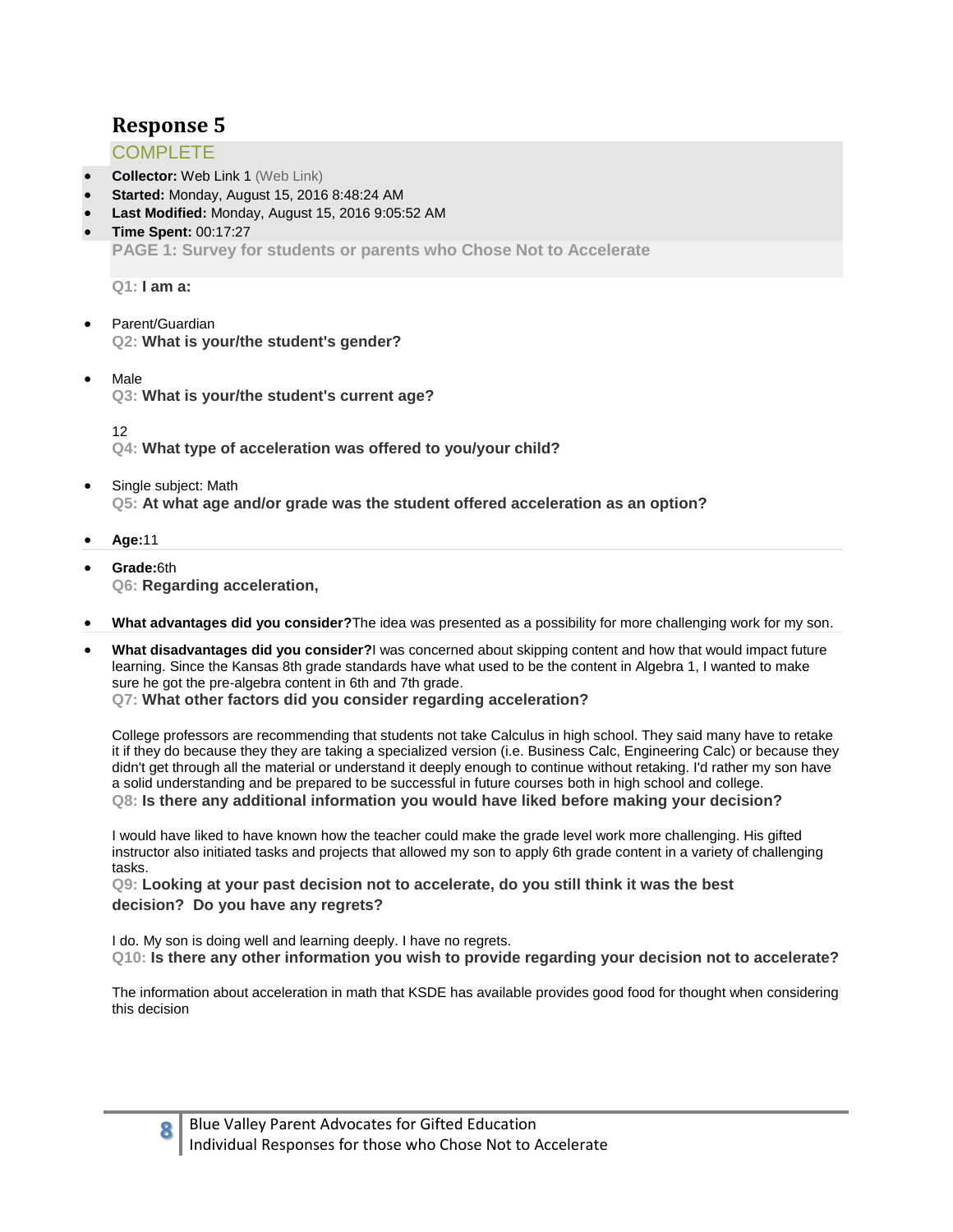## <span id="page-8-0"></span>**COMPLETE**

- **Collector:** Web Link 1 (Web Link)
- **Started:** Monday, August 15, 2016 8:37:29 PM
- **Last Modified:** Monday, August 15, 2016 8:39:53 PM
- **Time Spent:** 00:02:23 **PAGE 1: Survey for students or parents who Chose Not to Accelerate**

**Q1: I am a:**

- Parent/Guardian **Q2: What is your/the student's gender?**
- Male **Q3: What is your/the student's current age?**

14

**Q4: What type of acceleration was offered to you/your child?**

- **Other (please specify)**NONE **Q5: At what age and/or grade was the student offered acceleration as an option?**
- **Age:**NA
- **Grade:**NA **Q6: Regarding acceleration,**
- **What advantages did you consider?**Would have loved the option in math and science especially
- **What disadvantages did you consider?**Aspergers and adhd diagnosis **Q7: What other factors did you consider regarding acceleration?**

Had no choices because Olathe did not offer **Q8: Is there any additional information you would have liked before making your decision?**

Information to accelerate **Q9: Looking at your past decision not to accelerate, do you still think it was the best decision? Do you have any regrets?**

That we were not offered the chance. **Q10: Is there any other information you wish to provide regarding your decision not to accelerate?**

flexibility

**9**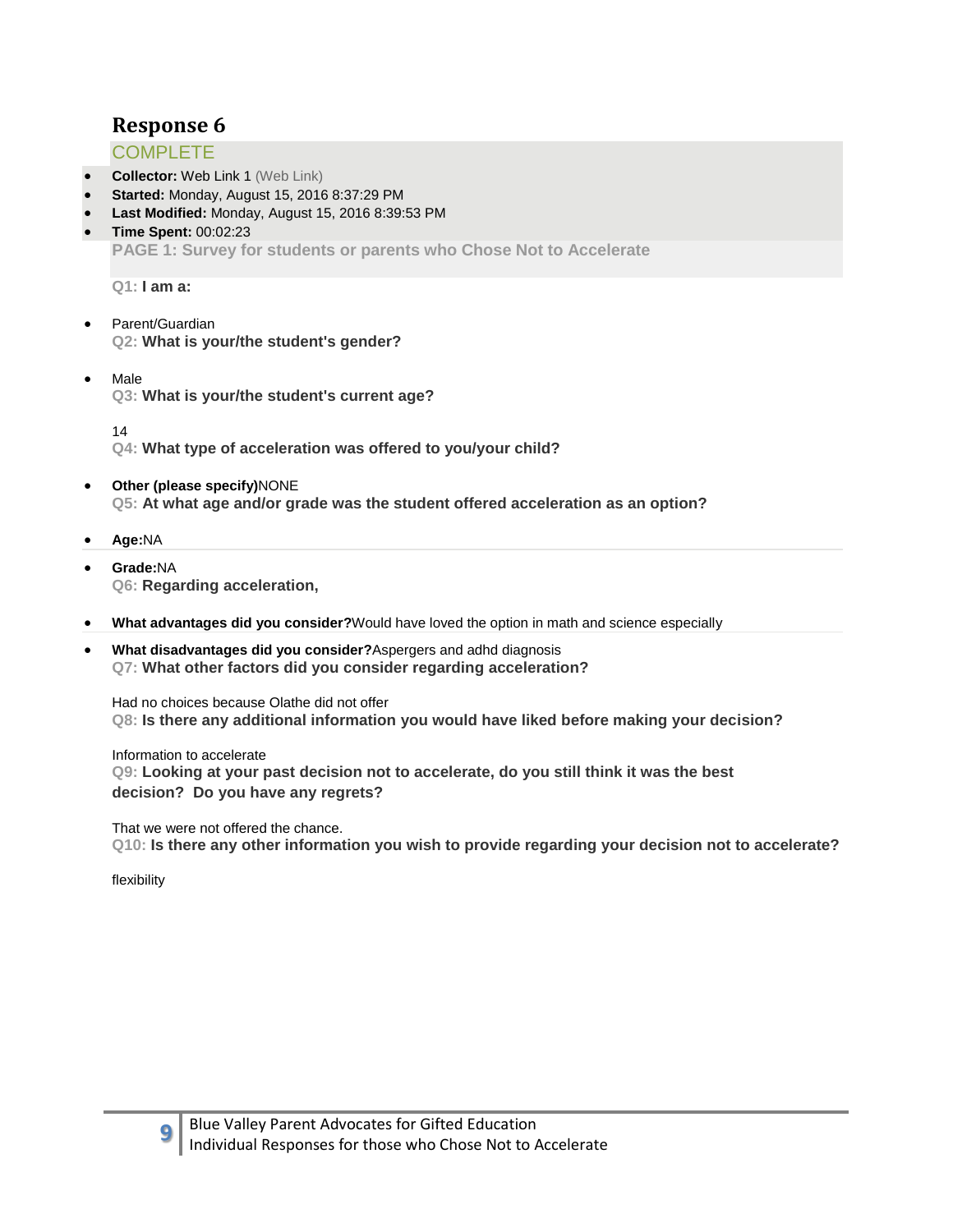## <span id="page-9-0"></span>**COMPLETE**

- **Collector:** Web Link 1 (Web Link)
- **Started:** Tuesday, August 16, 2016 4:52:39 AM
- **Last Modified:** Tuesday, August 16, 2016 9:13:21 AM
- **Time Spent:** 04:20:41 **PAGE 1: Survey for students or parents who Chose Not to Accelerate**

**Q1: I am a:**

- Parent/Guardian **Q2: What is your/the student's gender?**
- Male **Q3: What is your/the student's current age?**

10

**Q4: What type of acceleration was offered to you/your child?**

- Whole grade
- Single subject: Math **Q5: At what age and/or grade was the student offered acceleration as an option?**
- **Age:**8 years 10 months
- **Grade:**3rd **Q6: Regarding acceleration,**
- **What advantages did you consider?**more challenge in the classroom, more learning to struggle/ask for help, possible improved social/emotional interactions (as cited in A Nation Deceived), great engagement in learning (not feeling bored/hating school), combating underachievement
- **What disadvantages did you consider?**short kid (would he fit in?), our son said he didn't want to accelerate because he would miss his friends, graduating from high school early (mixed feelings about this) **Q7: What other factors did you consider regarding acceleration?**

*Respondent skipped this question*

#### **Q8: Is there any additional information you would have liked before making your decision?**

Iowa Acceleration Scale, clearer direction/unified suggestion of what to do from the educators/principal (they gave mixed signals)

**Q9: Looking at your past decision not to accelerate, do you still think it was the best decision? Do you have any regrets?**

I think if our son had been accelerated in K or 1st, we might have had a positive outcome. Acceleration came at a point in his education when we were desperate for help at school (really too late). Our son was underachieving in the classroom, miserable at school, complained he never learned anything at school. Not long after acceleration was offered we ending up homeschooling for a number of reasons, but one of greatest helps of homeschooling has been being able to accelerate our child in subjects where he was ready and give him more time in areas of weakness (like handwriting). Homeschooling (while going against every plan we had for our kid) ended up being one of the best decisions we've ever made for his education, at least for these early years. We chose to accelerate in math (in part hoping he might make some friends and then be ready to try full-grade acceleration). In that case, the teacher wasn't well prepared for the acceleration and wouldn't help us fill in gaps or understand when our son struggled, what was the cause and how we could help. We had terrible communication with that teacher. And then our son was required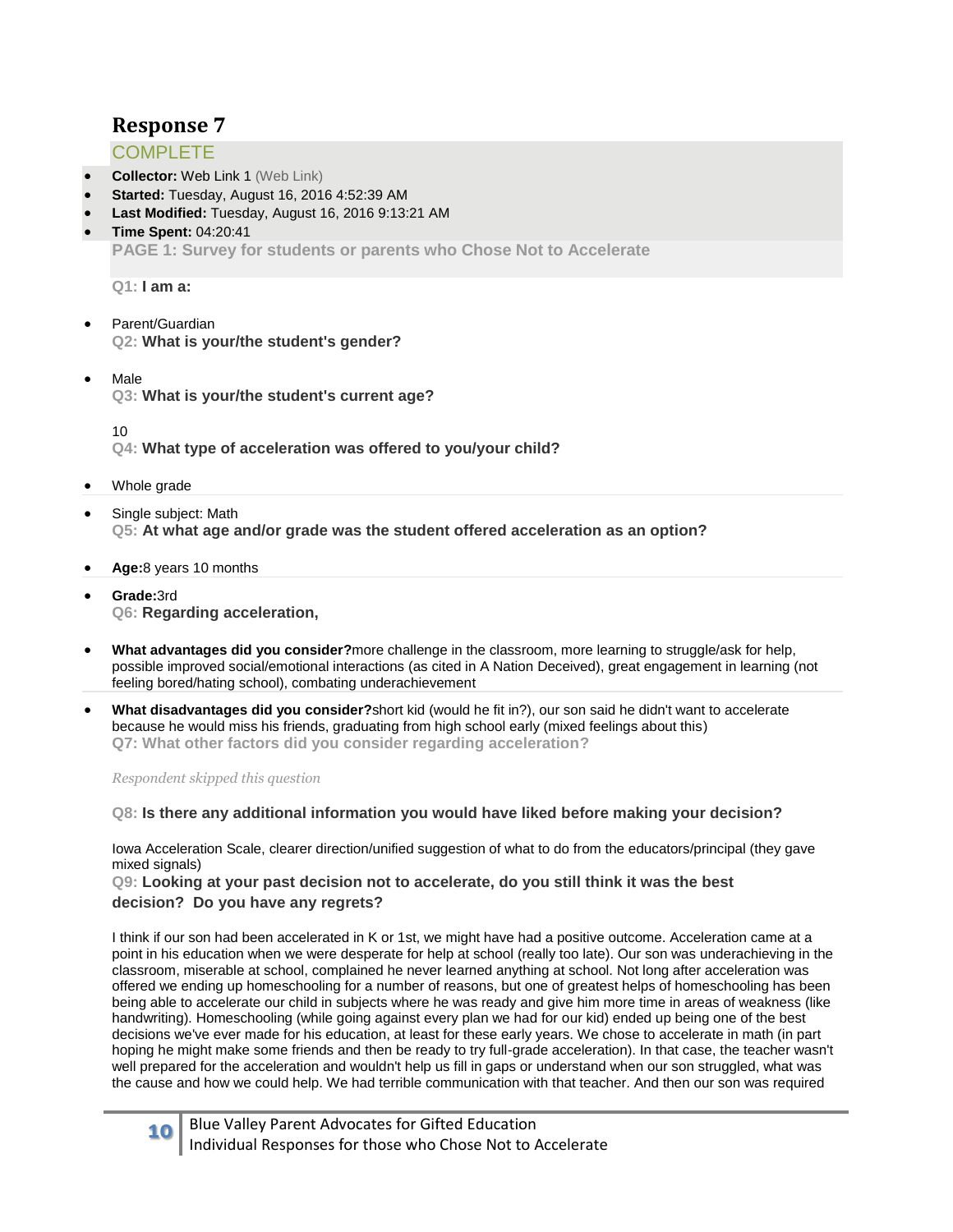#### to also do math in his homeroom classroom as well some days, again with no explanation to us as to why he had to do both 3rd and 4th grade math on a regular basis!

**Q10: Is there any other information you wish to provide regarding your decision not to accelerate?**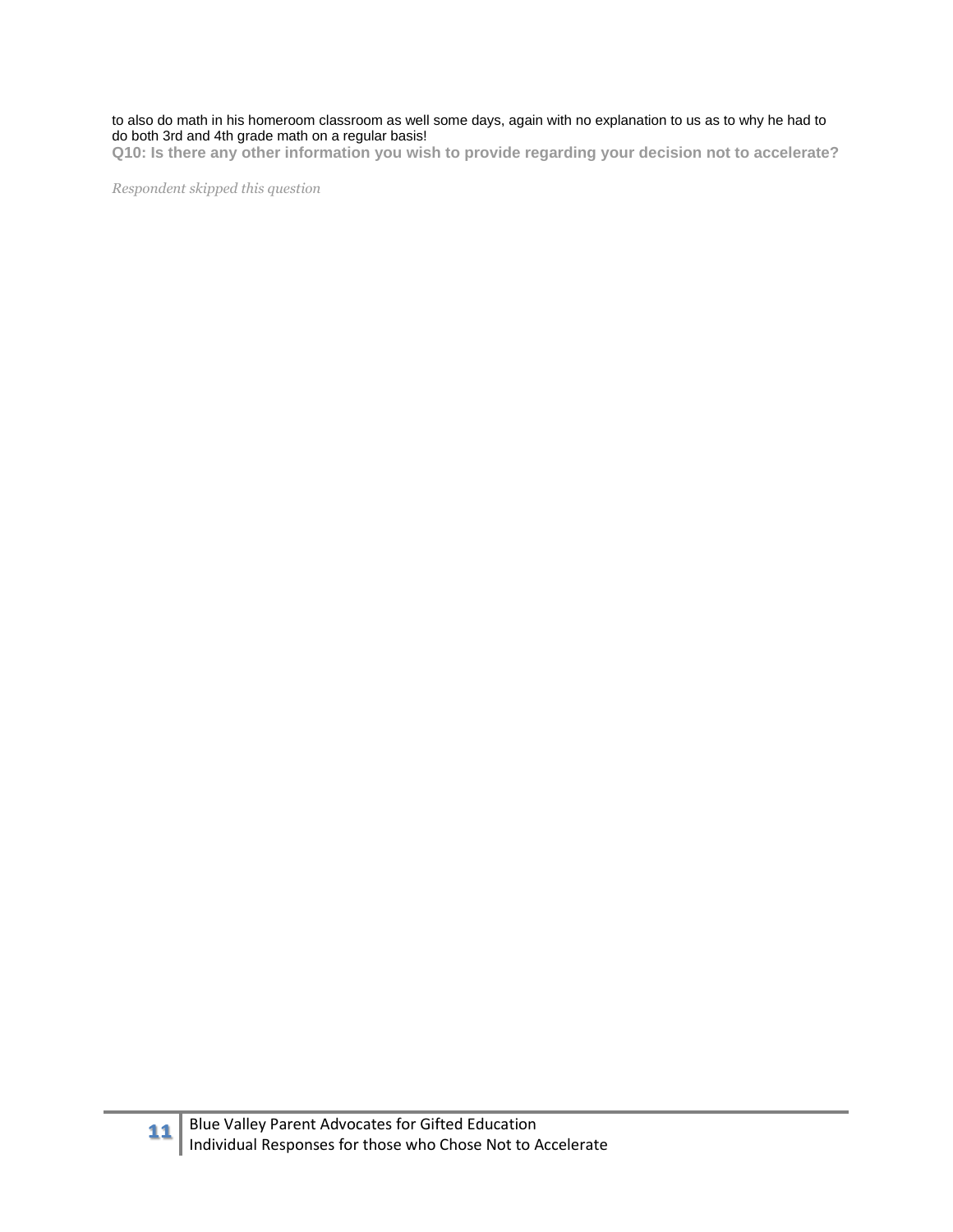## <span id="page-11-0"></span>**COMPLETE**

- **Collector:** Web Link 1 (Web Link)
- **Started:** Tuesday, August 23, 2016 3:52:43 PM
- **Last Modified:** Tuesday, August 23, 2016 3:57:21 PM
- **Time Spent:** 00:04:37 **PAGE 1: Survey for students or parents who Chose Not to Accelerate**

**Q1: I am a:**

- Parent/Guardian **Q2: What is your/the student's gender?**
- Female **Q3: What is your/the student's current age?**

11

**Q4: What type of acceleration was offered to you/your child?**

- Single subject: Math **Q5: At what age and/or grade was the student offered acceleration as an option?**
- **Age:**11
- **Grade:**6 **Q6: Regarding acceleration,**
- **What advantages did you consider?**Continuing to push her
- **What disadvantages did you consider?**Not being around her peers. **Q7: What other factors did you consider regarding acceleration?**

We have an older son that just graduated. He had an ACT of 29, but missed out on some scholarshis due to Class Rank. He had taken honors classes and would have been awarded the scholarships if Class Rank would have been slightly higher. Kids with much lower ACT scores were ranked ahead of him due to their lack of a difficult schedule **Q8: Is there any additional information you would have liked before making your decision?**

#### *Respondent skipped this question*

#### **Q9: Looking at your past decision not to accelerate, do you still think it was the best decision? Do you have any regrets?**

yes, no.

**Q10: Is there any other information you wish to provide regarding your decision not to accelerate?**

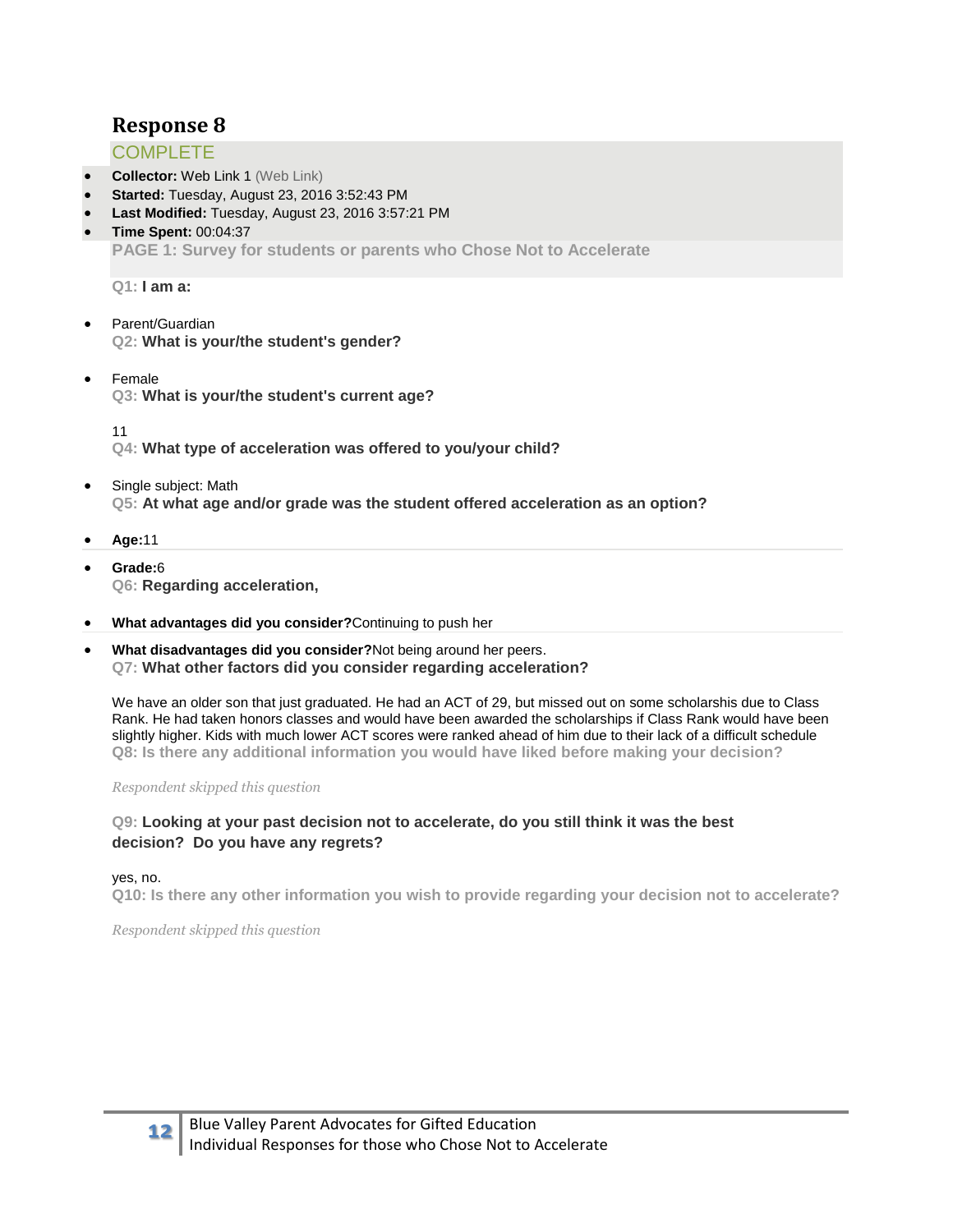## <span id="page-12-0"></span>**COMPLETE**

- **Collector:** Web Link 1 (Web Link)
- **Started:** Wednesday, August 31, 2016 9:06:49 AM
- **Last Modified:** Wednesday, August 31, 2016 9:28:50 AM
- **Time Spent:** 00:22:01 **PAGE 1: Survey for students or parents who Chose Not to Accelerate**

**Q1: I am a:**

- Parent/Guardian **Q2: What is your/the student's gender?**
- Male **Q3: What is your/the student's current age?**

17

**Q4: What type of acceleration was offered to you/your child?**

- Single subject: Math **Q5: At what age and/or grade was the student offered acceleration as an option?**
- **Age:**11
- **Grade:**5 **Q6: Regarding acceleration,**
- **What advantages did you consider?**As a former teacher, I did not see any advantages to consider.
- **What disadvantages did you consider?**Being pulled out further from his peers, having to leave elementary and/or middle school to receive the acceleration (it can really mess up a kid's school schedule), and there are wonderful and hard opportunities in our District anyway.

**Q7: What other factors did you consider regarding acceleration?**

Kids need to be kids. It is more important is raise a happy, well-adjusted, and involved child. Our kids face so many academic pressures as it is, they don't have to do everything. Learning how to achieve balance in life is a far greater lesson. My motto has become, "just because you can doesn't mean you have to." **Q8: Is there any additional information you would have liked before making your decision?**

No, not really. But one topic that does need to be addressed more before making this deicison is the mental health component.

**Q9: Looking at your past decision not to accelerate, do you still think it was the best decision? Do you have any regrets?**

Yes! Absolutely no regrets!!!

**Q10: Is there any other information you wish to provide regarding your decision not to accelerate?**

When making the decision, question your own motives. What do you hope to accomplish by doing this? Is this really what's best for your child or is this what you want? Are there other outlets to benefit your child other than harder classes? Music? Tae Kwon Do? Activities through BV Rec or JCCC? Don't focus solely on their biggest strength, look at the big picture. Ultimately, help choose a path for your child that will lead them into the kind of adult you want them to become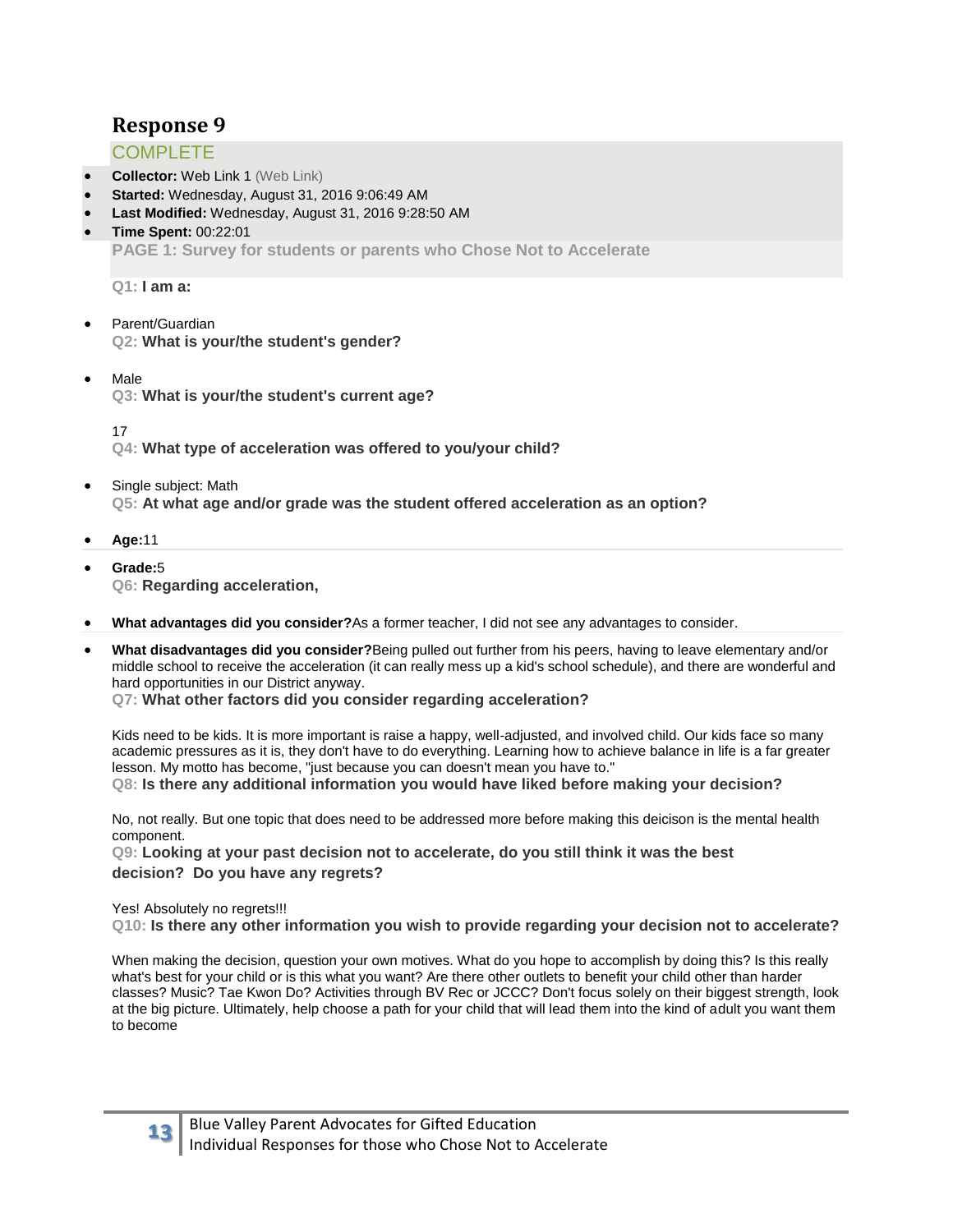## <span id="page-13-0"></span>**COMPLETE**

- **Collector:** Web Link 1 (Web Link)
- **Started:** Thursday, September 08, 2016 10:28:30 AM
- **Last Modified:** Thursday, September 08, 2016 10:29:37 AM
- **Time Spent:** 00:01:06 **PAGE 1: Survey for students or parents who Chose Not to Accelerate**

**Q1: I am a:**

- Parent/Guardian **Q2: What is your/the student's gender?**
- Female **Q3: What is your/the student's current age?**

11

**Q4: What type of acceleration was offered to you/your child?**

- Single subject: Math **Q5: At what age and/or grade was the student offered acceleration as an option?**
- **Age:**11
- **Grade:**5 **Q6: Regarding acceleration,**
- **What advantages did you consider?**Continuing to push her
- **What disadvantages did you consider?**Staying with her class, GPA, Class Rank **Q7: What other factors did you consider regarding acceleration?**

*Respondent skipped this question*

**Q8: Is there any additional information you would have liked before making your decision?**

*Respondent skipped this question*

#### **Q9: Looking at your past decision not to accelerate, do you still think it was the best decision? Do you have any regrets?**

#### Yes, No

**Q10: Is there any other information you wish to provide regarding your decision not to accelerate?**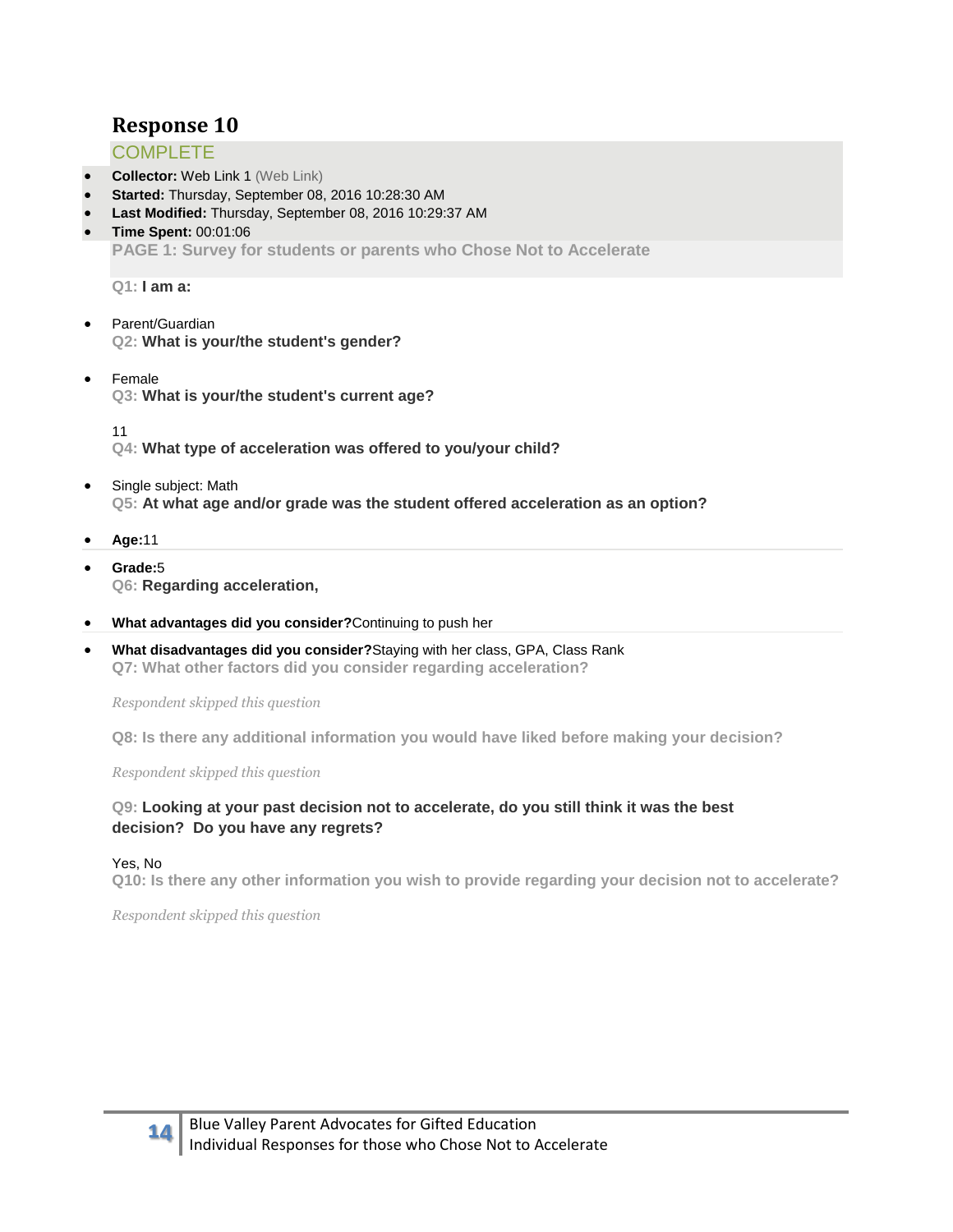## <span id="page-14-0"></span>**COMPLETE**

- **Collector:** Web Link 1 (Web Link)
- **Started:** Tuesday, September 27, 2016 6:58:41 AM
- **Last Modified:** Tuesday, September 27, 2016 7:00:34 AM
- **Time Spent:** 00:01:52 **PAGE 1: Survey for students or parents who Chose Not to Accelerate**

**Q1: I am a:**

- Parent/Guardian **Q2: What is your/the student's gender?**
- Male **Q3: What is your/the student's current age?**

9

**Q4: What type of acceleration was offered to you/your child?**

- Whole grade **Q5: At what age and/or grade was the student offered acceleration as an option?**
- **Age:**6
- **Grade:**1 **Q6: Regarding acceleration,**
- **What advantages did you consider?**More rigorous curriculum
- **What disadvantages did you consider?**My child's maturity and his interaction with older students **Q7: What other factors did you consider regarding acceleration?**

what would school be like when he was in high school at age 13 **Q8: Is there any additional information you would have liked before making your decision?**

#### No

**Q9: Looking at your past decision not to accelerate, do you still think it was the best decision? Do you have any regrets?**

NO. Blue Valley provides opportunities for my child to be challenged **Q10: Is there any other information you wish to provide regarding your decision not to accelerate?**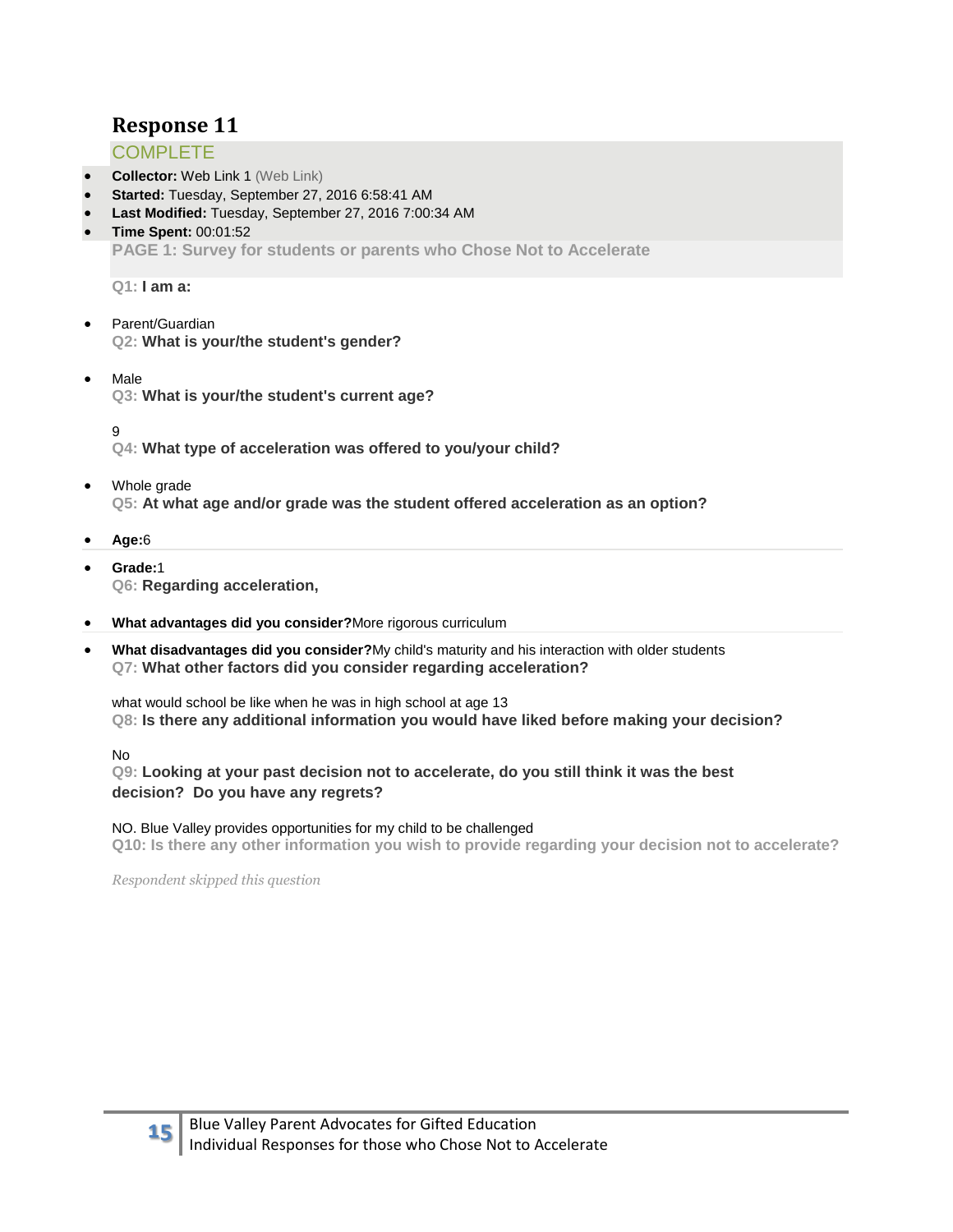#### <span id="page-15-0"></span>**COMPLETE**

- **Collector:** Web Link 1 (Web Link)
- **Started:** Tuesday, October 18, 2016 9:30:58 AM
- **Last Modified:** Tuesday, October 18, 2016 11:11:54 AM
- **Time Spent:** 01:40:55 **PAGE 1: Survey for students or parents who Chose Not to Accelerate**

**Q1: I am a:**

- Parent/Guardian **Q2: What is your/the student's gender?**
- Male **Q3: What is your/the student's current age?**

9

**Q4: What type of acceleration was offered to you/your child?**

- Whole grade **Q5: At what age and/or grade was the student offered acceleration as an option?**
- **Age:**Every year since age 6
- **Grade:**Every year since 1st grade **Q6: Regarding acceleration,**
- **What advantages did you consider?**Challenging him
- **What disadvantages did you consider?**His emotional age, the fact that even accelerating him one grade would not help

**Q7: What other factors did you consider regarding acceleration?**

His leaving for college a year earlier **Q8: Is there any additional information you would have liked before making your decision?**

Nope

**Q9: Looking at your past decision not to accelerate, do you still think it was the best decision? Do you have any regrets?**

Yes, no regrets

**Q10: Is there any other information you wish to provide regarding your decision not to accelerate?**

There have been some comments made by our gifted teacher to our son that are not appropriate (such as "well if your parents had moved you up, then..."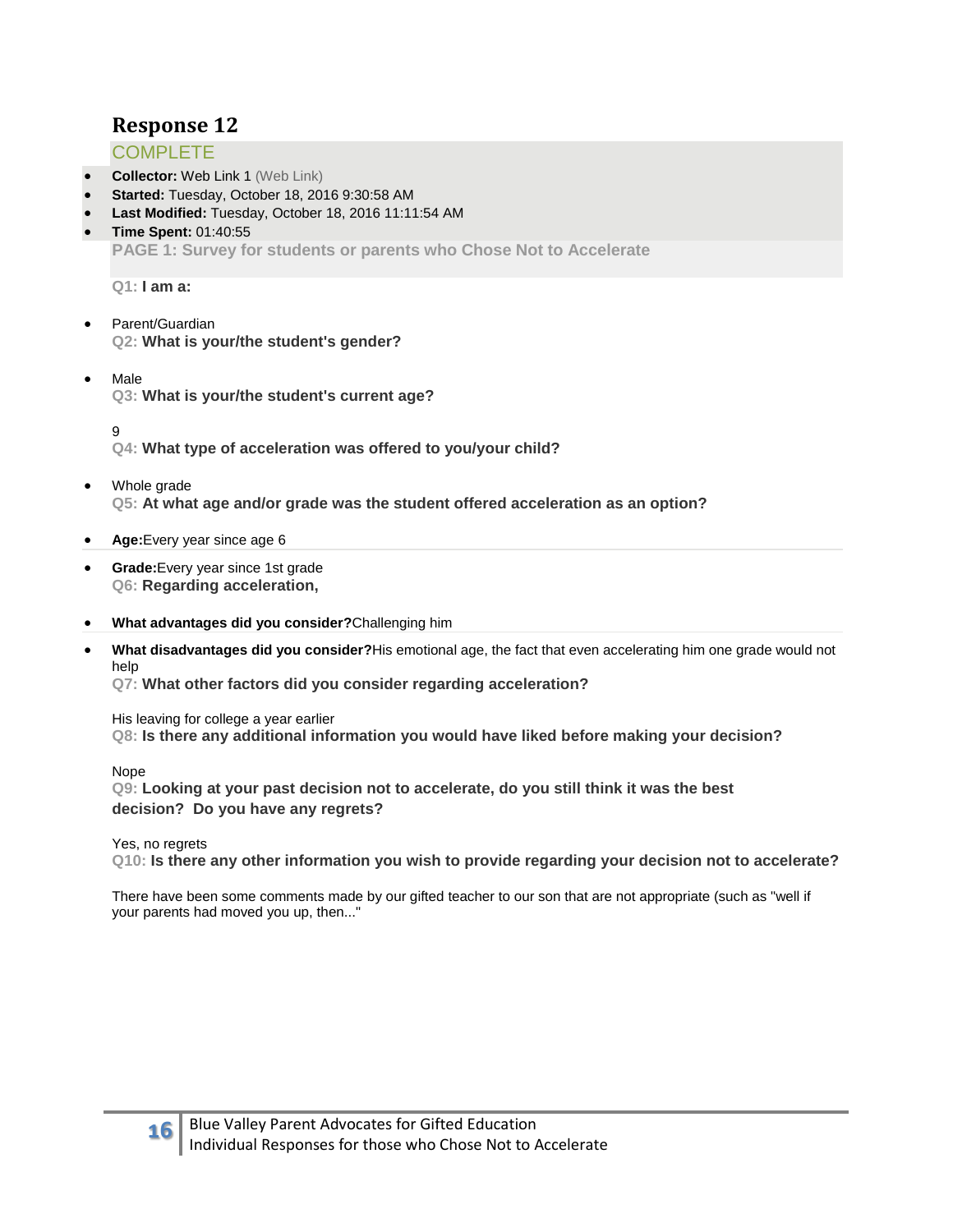## <span id="page-16-0"></span>**COMPLETE**

- **Collector:** Web Link 1 (Web Link)
- **Started:** Wednesday, October 19, 2016 8:25:15 AM
- **Last Modified:** Wednesday, October 19, 2016 8:52:02 AM
- **Time Spent:** 00:26:46 **PAGE 1: Survey for students or parents who Chose Not to Accelerate**

**Q1: I am a:**

- Parent/Guardian **Q2: What is your/the student's gender?**
- Female **Q3: What is your/the student's current age?**

16

**Q4: What type of acceleration was offered to you/your child?**

- Single subject: Math **Q5: At what age and/or grade was the student offered acceleration as an option?**
- **Grade:**5 **Q6: Regarding acceleration,**
- **What advantages did you consider?**would create room in schedule for additional math in high school, more math before standardized testing, extra challenges for our child
- **What disadvantages did you consider?**math is not her passion and she was not showing interest in accelerating, travel to/from middle school **Q7: What other factors did you consider regarding acceleration?**

At the time, other students were choosing not to accelerate in math and our child did not want to go alone to the middle school

**Q8: Is there any additional information you would have liked before making your decision?**

Yes. Data. Information from older students regarding whether or not their decision affected their future academic and/or career plans.

**Q9: Looking at your past decision not to accelerate, do you still think it was the best decision? Do you have any regrets?**

No regrets. Once the decision was made, our child never mentioned it again and moved on to challenge herself in other areas of interest. Although math is very easy for her, she does not have a passion for it and will not be pursing a career that requires additional math beyond Calculus. She will be able to take Calculus even though she did not accelerate.

**Q10: Is there any other information you wish to provide regarding your decision not to accelerate?**

When making this decision, we remained focused on what was best for our child; nothing else is more important than that.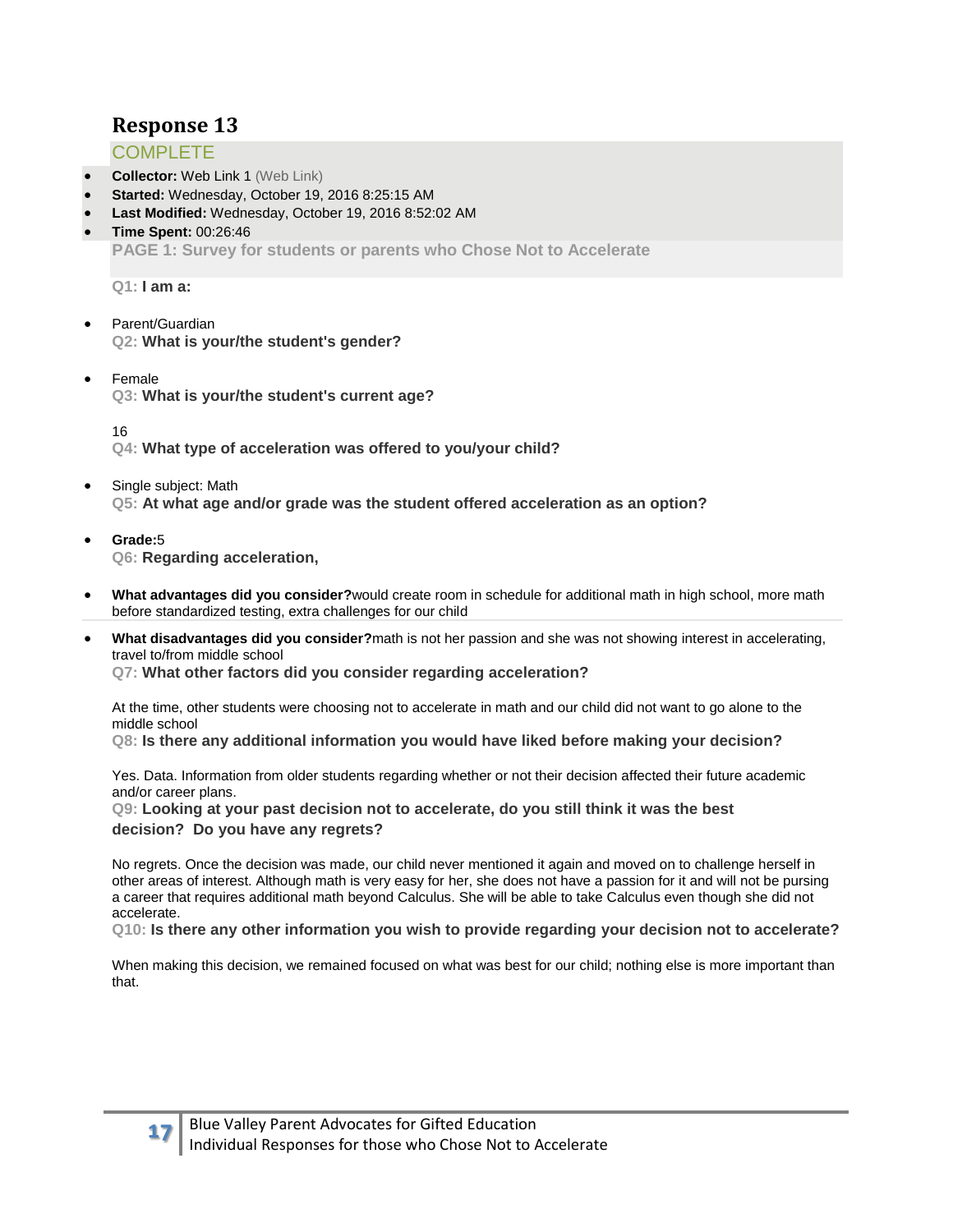## <span id="page-17-0"></span>**COMPLETE**

- **Collector:** Web Link 1 (Web Link)
- **Started:** Wednesday, December 07, 2016 1:08:36 PM
- **Last Modified:** Wednesday, December 07, 2016 1:34:23 PM
- **Time Spent:** 00:25:47 **PAGE 1: Survey for students or parents who Chose Not to Accelerate**

**Q1: I am a:**

- Parent/Guardian **Q2: What is your/the student's gender?**
- Female **Q3: What is your/the student's current age?**

16

**Q4: What type of acceleration was offered to you/your child?**

- Single subject: Math **Q5: At what age and/or grade was the student offered acceleration as an option?**
- **Age:**12 and 13
- **Grade:**6 and 7 **Q6: Regarding acceleration,**
- **What advantages did you consider?**So she wouldn't be bored in math
- **What disadvantages did you consider?**No disadvantages except for having to go to high school in 8th grade and miss before school activities such as basketball, jazz band and percussion. **Q7: What other factors did you consider regarding acceleration?**

Whether or not acceleration made a difference in future interests or potential major in college or career choice (that were not math based)

**Q8: Is there any additional information you would have liked before making your decision?**

I would have liked to talk to someone that knew my daughter's ability in math and her ability to learn quickly. Wish I received more information than just a letter. It would have been nice to have a team meeting. **Q9: Looking at your past decision not to accelerate, do you still think it was the best decision? Do you have any regrets?**

Our regret was not following up. She did take the test again in 7th, but decided she really didn't want to skip 8th grade math at that point and miss out on early morning MS before school activities such as basketball, Jazz band and percussion ensemble.

**Q10: Is there any other information you wish to provide regarding your decision not to accelerate?**

I was disappointed in the whole process as the test showed she already knew 85-90% of the math in 7th grade except for probability and statistics (scored 65% as she has never been exposed to it) and was denied acceleration but nobody followed up and talked to us or her current 6th grade math teacher who would still recommended she be accelerated. She was still really bored in 7th grade math and they never ended up teaching any probability and statistics in 7th. So she went through the whole year knowing 85-90% of all the math she was being taught and was bored. She was very skeptical and disillusioned on who actually was able to accelerate in math if she already knew most of all math they taught that year